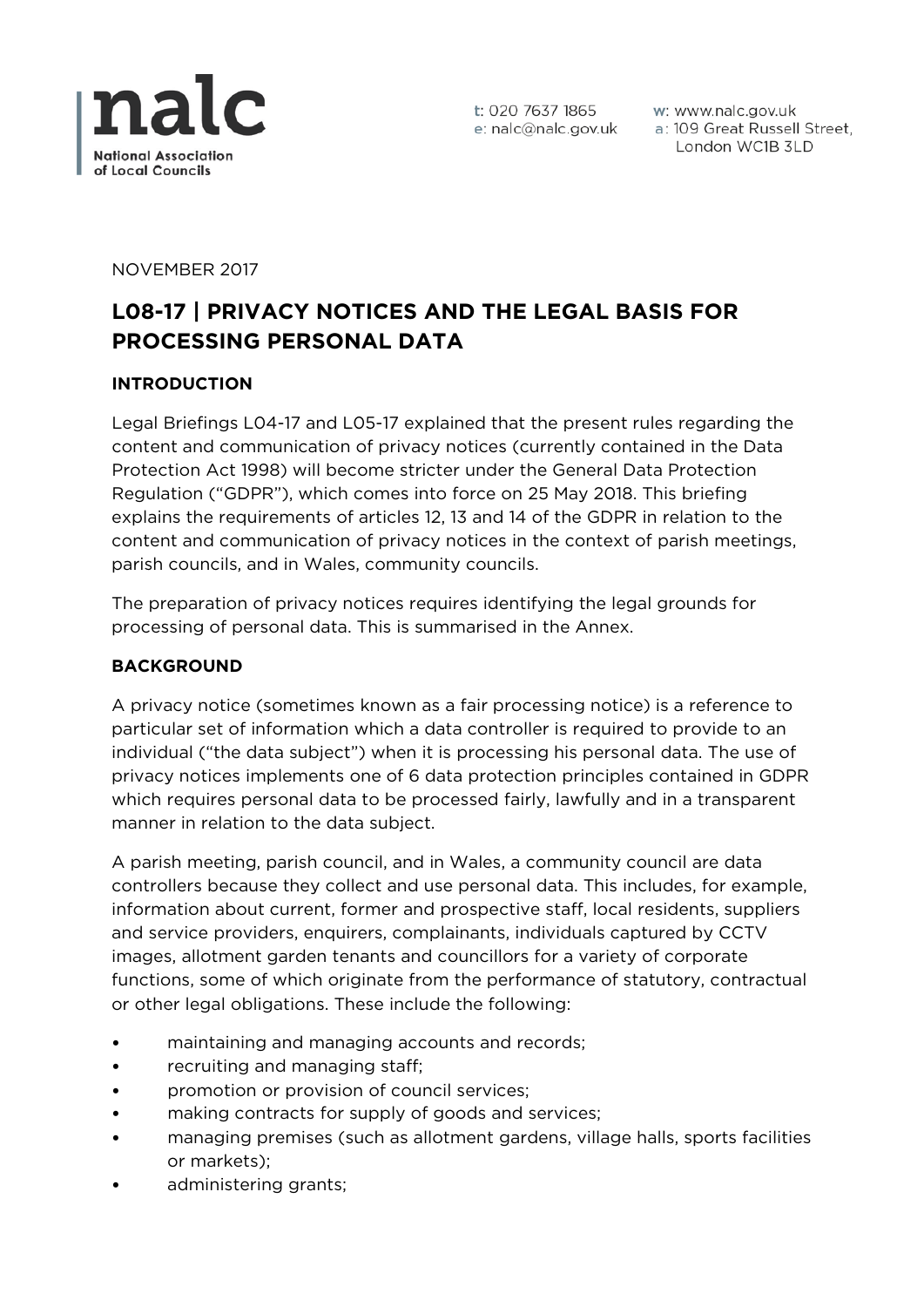

w: www.nalc.gov.uk a: 109 Great Russell Street, London WC1B 3LD

- crime prevention via the use of CCTV;
- corporate/office administration;
- parking regulations administration and
- resident surveys.

The above list is for illustrative purposes and is not exhaustive.

# **CONTENT OF PRIVACY NOTICES**

Under GDPR, the content of a council's (or parish meeting's) privacy notice will depend on whether or not the personal data has been collected from the data subject.

## **1. The below rules apply when personal data relating to a subject data is collected from that data subject.**

- a) The data controller shall, at the time when personal data is obtained, provide the data subject with following information:
	- the identity and the contact details of the controller and, where applicable, of the controller's representative (meaning the data processor);
	- the contact details of the data protection officer;
	- the purposes of the processing (e.g to promote council services, to maintain accounts and records, to recruit and manage staff, to undertake research, manage property, crime prevention) and the legal basis for the processing\*;
	- the recipients or categories of recipients of the personal data, if any (e.g credit reference agencies, the Disclosure and Barring Service, providers of goods and services, HMRC, current, past and prospective employers, professional advisors, other local authorities, charities and voluntary bodies) and
	- where applicable, the fact that the controller intends to transfer personal data to a third country or international organisation and the appropriate safeguards.

\*See Annex for an explanation of the legal grounds for processing (i) personal data and (ii) sensitive personal data.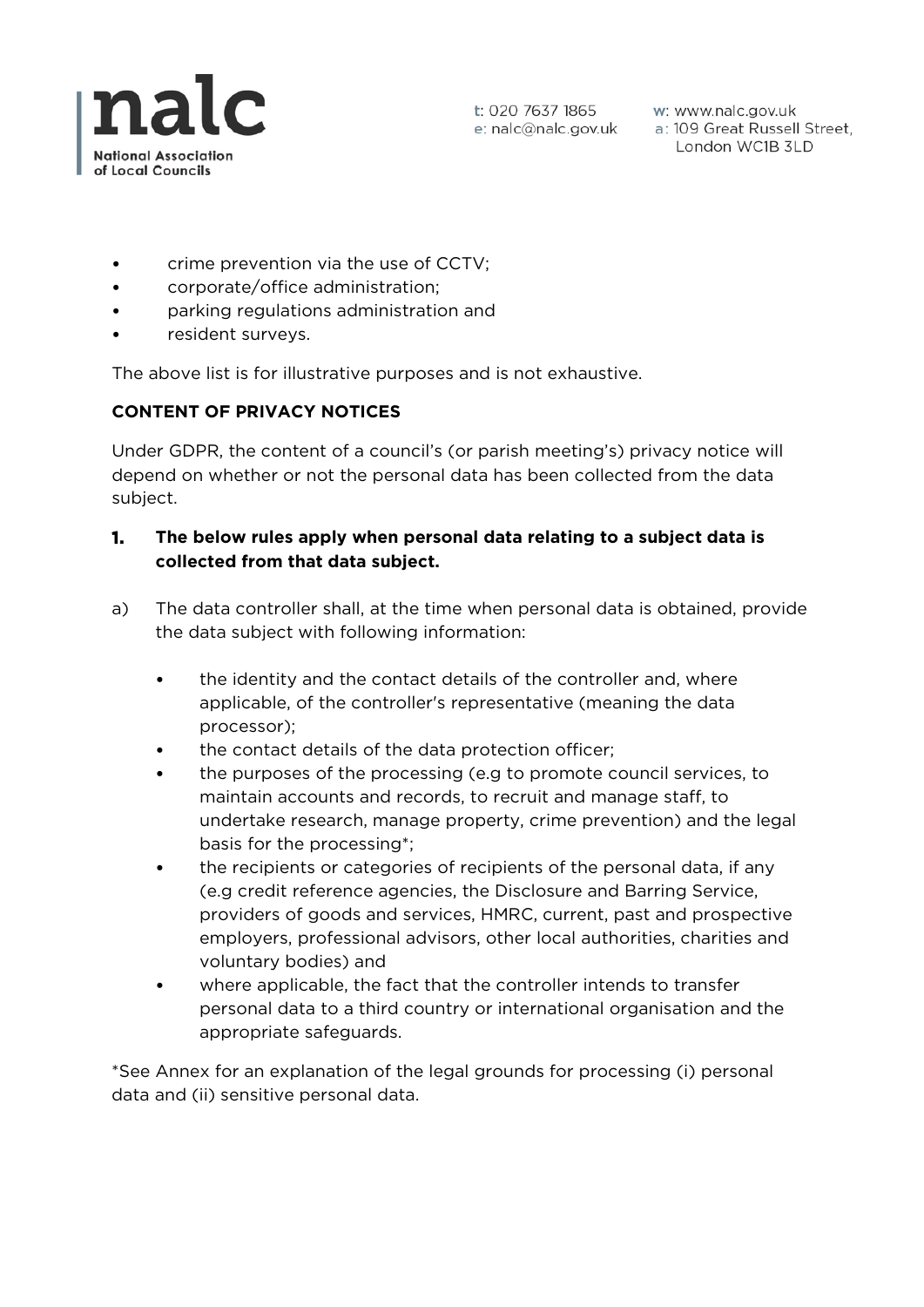

w: www.nalc.gov.uk a: 109 Great Russell Street, London WC1B 3LD

- b) In addition, the data controller is required to provide the below information.
	- the period for which the personal data will be stored, or if not possible, the criteria used to determine that period (e.g. for unsuccessful job applicants, personal data may be retained for a further 6 months in the event of new council job opportunity);
	- the existence of the right to request from the controller access to and rectification or erasure of personal data or restriction of processing concerning the data subject or to object to processing as well as the right to data portability;
	- where the processing is based on the data subject's consent to the processing of personal data or explicit consent to the processing of sensitive personal data, the existence of the right to withdraw consent at any time, without affecting the lawfulness of processing based on consent before its withdrawal;
	- the right to lodge a complaint with the Information Commissioner;
	- whether the provision of personal data is a statutory or contractual requirement, or a requirement necessary to enter into a contract, as well as whether the data subject is obliged to provide the personal data and of the possible consequences of failure to provide such data and
	- the existence of automated decision making, including profiling and information about how decisions are made, the significance and the consequences of such processing for the data subject.

Where a data controller wants to process the personal data for a purpose other than that for which the personal data was collected, the controller shall provide the data subject prior to that further processing with information on that other purpose and with relevant further information described in paragraph (b) above.

The above requirements shall not apply if the data subject already has the information. For example, a council's job advertisement and standard application form/ recruitment pack may have already provided the requisite information to job applicants.

A council or parish meeting may have one comprehensive privacy statement which deals with the various categories of people whose personal data it processes. However, it could have privacy statements for different categories of individuals. For example, a council may have one privacy notice in respect of enquirers/ complainants and local residents and a separate one in respect of personal data collected from (allotment) tenants. It may also have a separate privacy statement for the personal data collected from staff.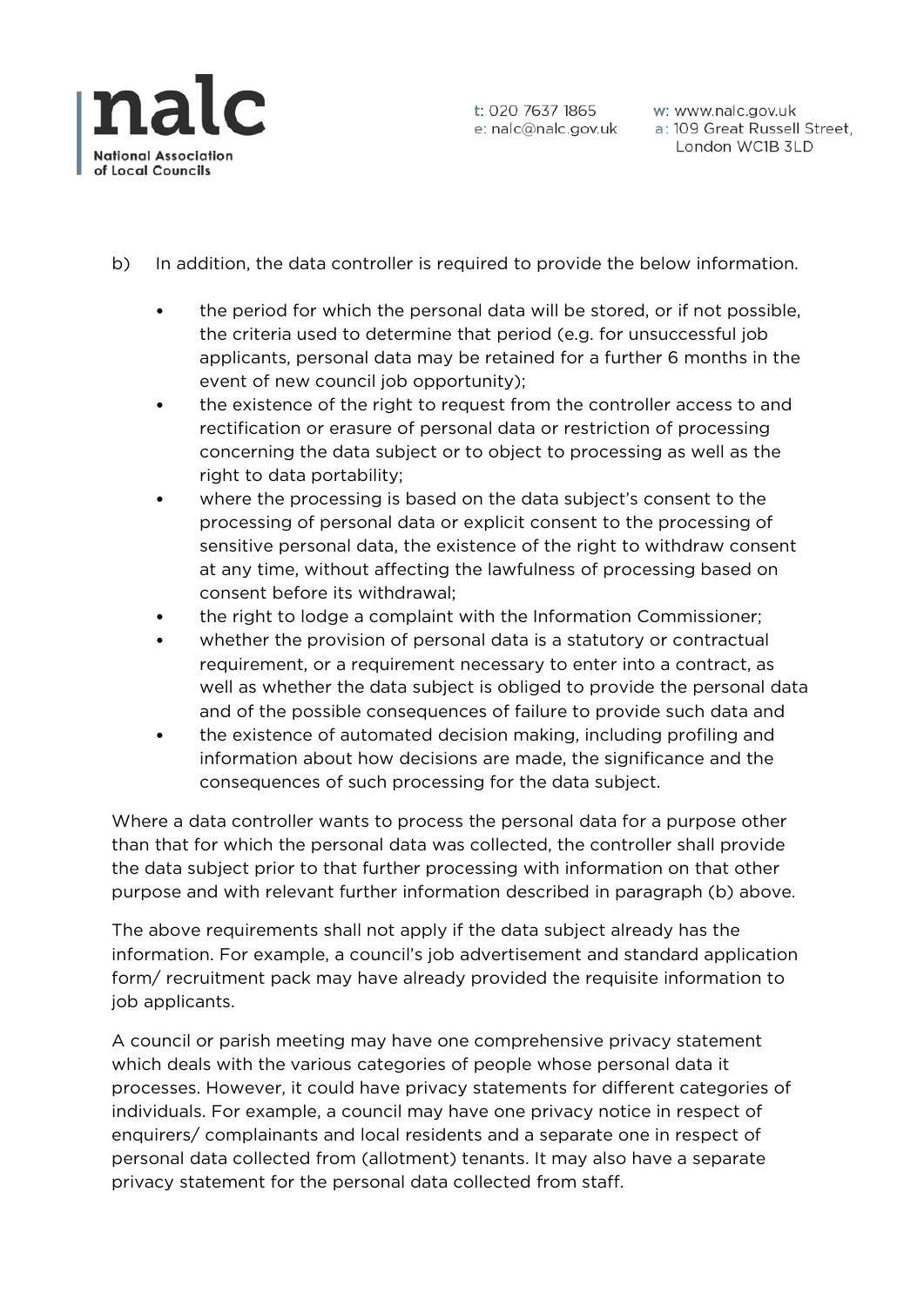

# **2. The below rules apply where personal data has not been obtained from the data subject (e.g. planning applications sent to a council by the planning authority, electoral roll).**

- a) The data controller shall provide the data subject with the following information:
	- the identity and the contact details of the controller and, if any, of the controller's representative (meaning the data processor);
	- the contact details of the data protection officer;
	- the purposes of the processing for and the legal basis for the processing\*;
	- the categories of personal data concerned;
	- the recipients or categories of recipients of the personal data, where applicable and
	- where applicable, that the controller intends to transfer personal data to a recipient in a third country or international organisation and the appropriate safeguards.

\*See Annex for an explanation of the legal grounds for processing (i) personal data and (ii) sensitive personal data.

- b) In addition, the data controller shall provide the data subject with the following information.
	- the period for which the personal data will be stored, or if that is not possible, the criteria used to determine that period;
	- the existence of the right to request from the controller access to and rectification or erasure of personal data or restriction of processing; concerning the data subject and to object to processing as well as the right to data portability;
	- where the processing is based on the data subiect's consent to the processing of personal data or explicit consent to the processing of sensitive personal data, the existence of the right to withdraw consent at any time, without affecting the lawfulness of processing based on consent before its withdrawal;
	- the right to lodge a complaint with the Information Commissioner;
	- from which source the personal data originates, and if applicable, whether it came from publicly accessible sources and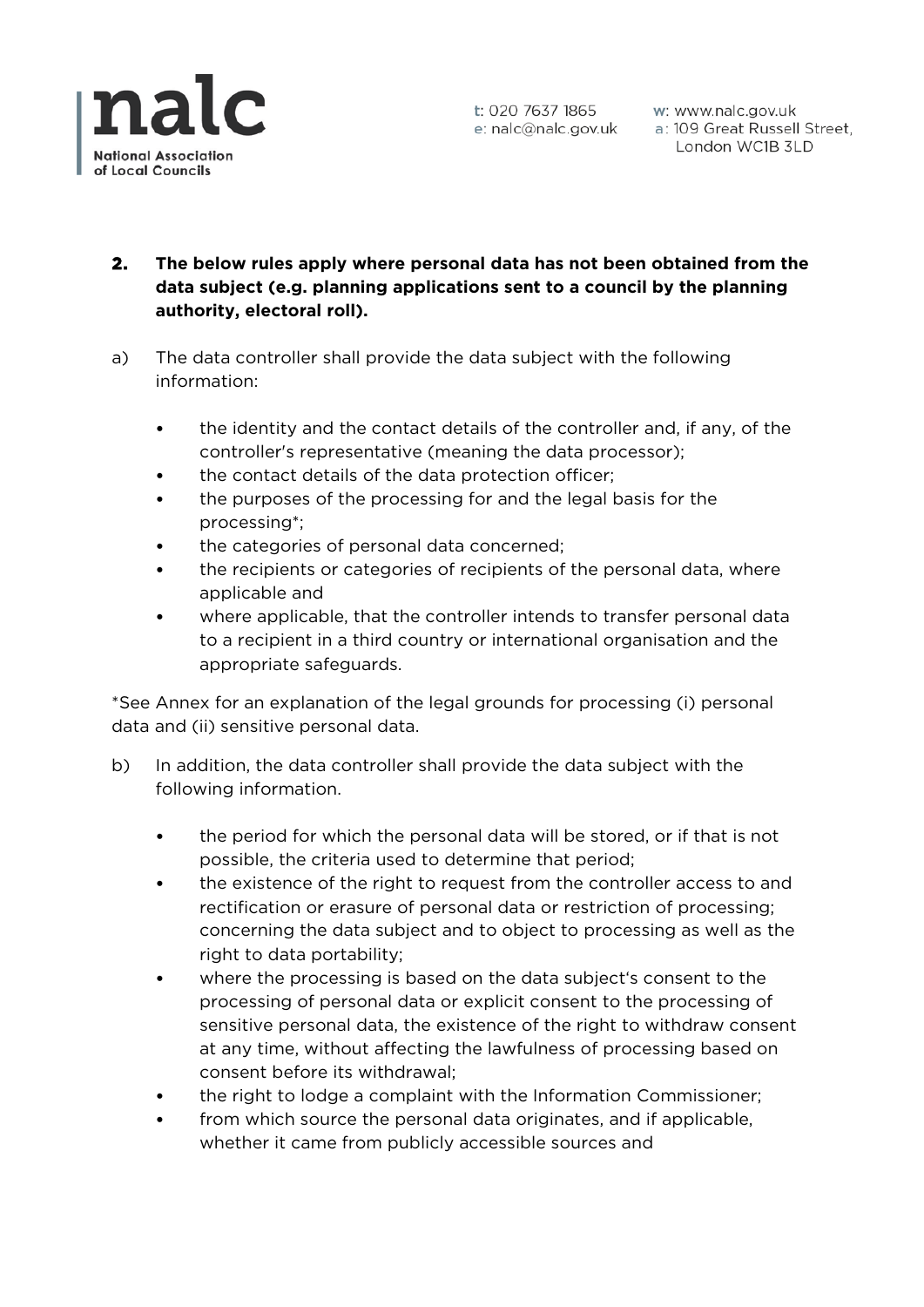

w: www.nalc.gov.uk a: 109 Great Russell Street, London WC1B 3LD

• the existence of automated decision making, including profiling and information about how decisions are made, the significance and the consequences of such processing for the data subject.

The controller must provide the information in (a) and (b) above:

- within a reasonable period after obtaining the personal data, but at the latest within one month, having regard to the specific circumstances in which the personal data are processed;
- if the personal data are to be used for communication with the data subject, at the latest at the time of the first communication to that data subject; or
- if a disclosure to another recipient is envisaged, at the latest when the personal data are first disclosed.

Where the controller wants to further process the personal data for a purpose other than that for which the personal data were obtained, the controller shall provide the data subject prior to that further processing with information on that other purpose and with any relevant further information described in paragraph (b).

The above requirements shall not apply if the data controller has already provided the information to the data subject.

# **COMMUNICATION OF INFORMATION IN A PRIVACY NOTICE**

The information in a privacy notice shall be provided in writing, or by other means, including, where appropriate, by electronic means. When requested by the data subject, the information may be provided orally, provided that the identity of the data subject is proven by other means.

The information communicated in a privacy notice must be in a concise, transparent, intelligible and easily accessible form, using clear and plain language, in particular for any information addressed specifically to a child. Data controllers processing children's data will need to take account of the level of comprehension of the age groups involved and tailor their notices accordingly.

# **WHERE/ HOW TO COMMUNICATE A PRIVACY NOTICE**

The GDPR does not prescribe the means of delivering a privacy notice. It is common for organisations to have a comprehensive privacy notice on their website and display them in their offices. A layered approach to the delivery of information in a privacy notice should also be considered. This allows a data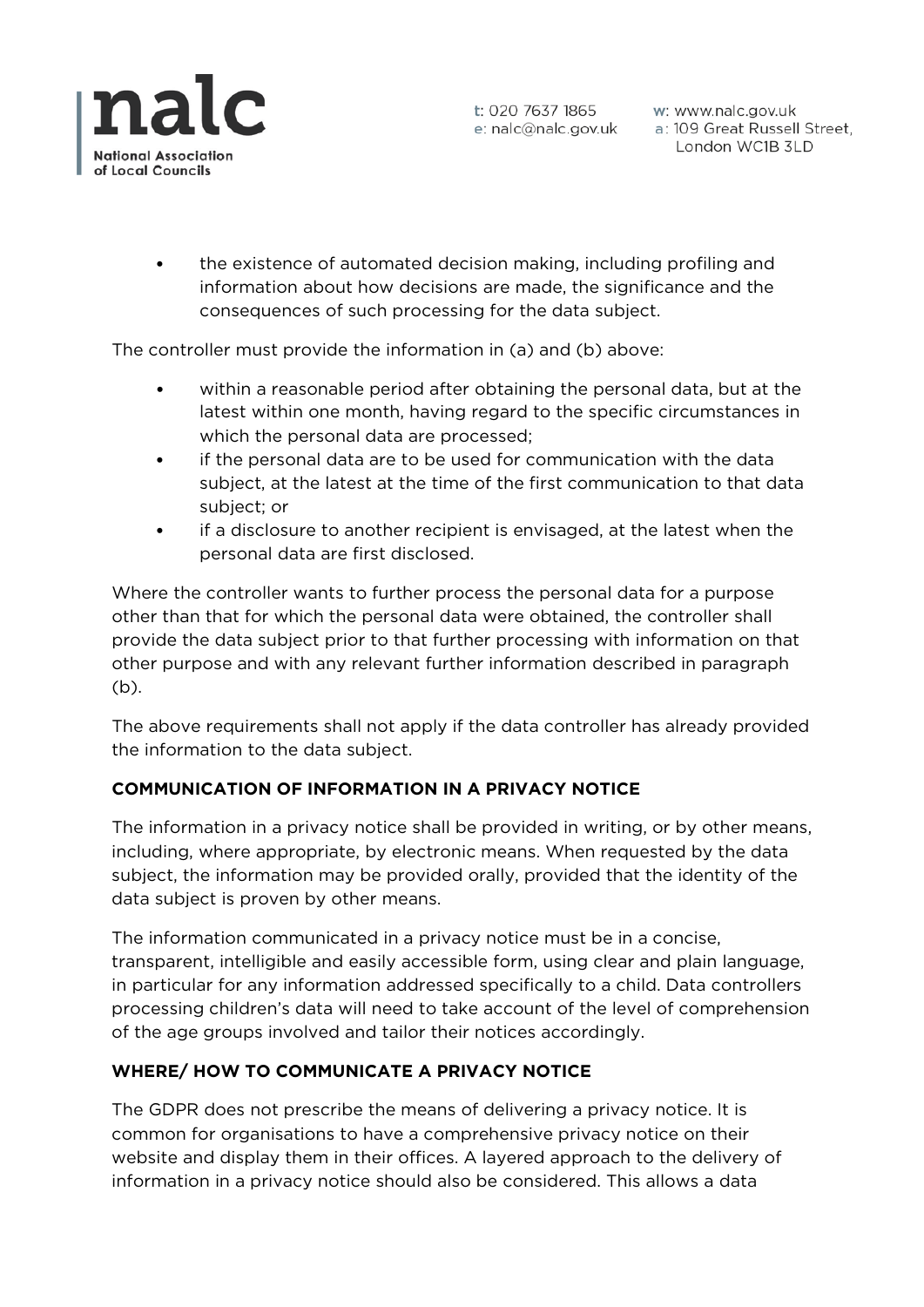

w: www.nalc.gov.uk a: 109 Great Russell Street, London WC1B 3LD

controller to provide key information immediately and have the other information readily available / clearly communicated elsewhere. For example , signage under a CCTV may include key information in paragraph 1(a) above and the remaining information in paragraph 1(b) above may be communicated on the council's website and on noticeboards in the council's premises at which the CCTV has been installed. Relevant guidance from the Information Commissioner's website is set out below.

"You can provide privacy notices through a variety of media:

Orally - face to face or when you speak to someone on the telephone (it's a good idea to document this).

In writing - printed media; printed adverts; forms, such as financial applications or job application forms.

Through signage - for example an information poster in a public area.

Electronically - in text messages; on websites; in emails; in mobile apps.

It is good practice to use the same medium you use to collect personal information to deliver privacy notices.

You should not necessarily restrict your privacy notice to a single document or page on your website. The term 'privacy notice' is often used as a shorthand term, but rather than seeing the task as delivering a single notice it is better to think of it as providing privacy information in a range of ways. All of the information you are giving people about how you are processing their data, taken together, constitutes the privacy information.

It is good practice to try to put yourself in the position of the people you're collecting information about. You need to understand the level of knowledge your intended audience has about how their data is collected and what is done with it. This will help you decide when to give them privacy information. If an individual would not reasonably expect what you will do with their information you need to actively provide privacy information, rather than simply making it available for them to look for themselves, for example on your website."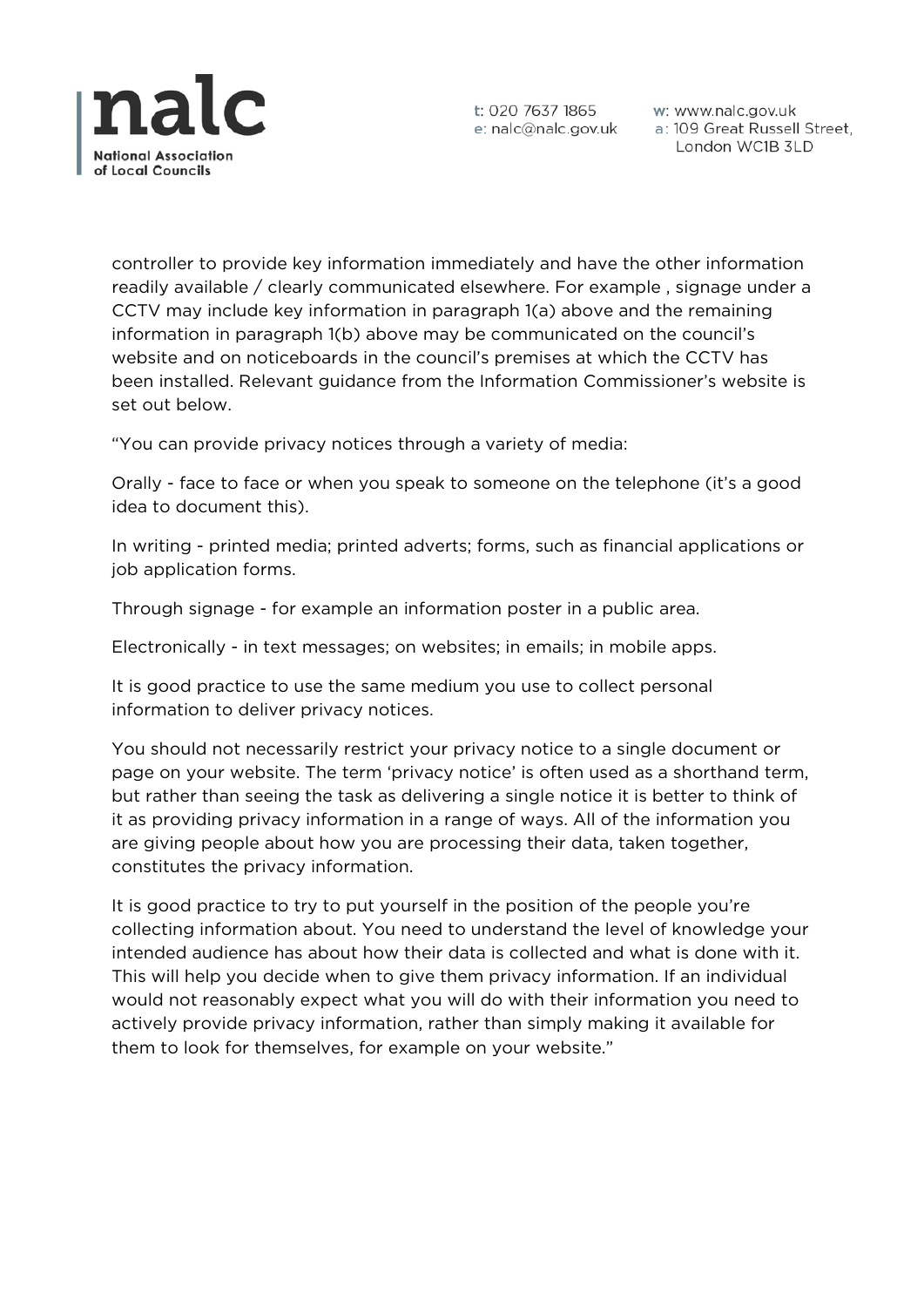

t: 020 7637 1865 w: www.nalc.gov.uk<br>e: nalc@nalc.gov.uk a: 109 Great Russell Street, London WC1B 3LD

## **NEXT STEPS**

With only six months to go before the introduction of GDPR, councils and parish meetings are recommended to review and update the privacy notices they already have and to put new privacy notices in place by 25 May 2018.

#### **FURTHER GUIDANCE**

Guidance about privacy notices is available from the ICO's website via [https://ico.org.uk/for-organisations/guide-to-data-protection/privacy-notices](https://ico.org.uk/for-organisations/guide-to-data-protection/privacy-notices-transparency-and-control/privacy-notices-under-the-eu-general-data-protection-regulation/)[transparency-and-control/privacy-notices-under-the-eu-general-data-protection](https://ico.org.uk/for-organisations/guide-to-data-protection/privacy-notices-transparency-and-control/privacy-notices-under-the-eu-general-data-protection-regulation/)[regulation/](https://ico.org.uk/for-organisations/guide-to-data-protection/privacy-notices-transparency-and-control/privacy-notices-under-the-eu-general-data-protection-regulation/)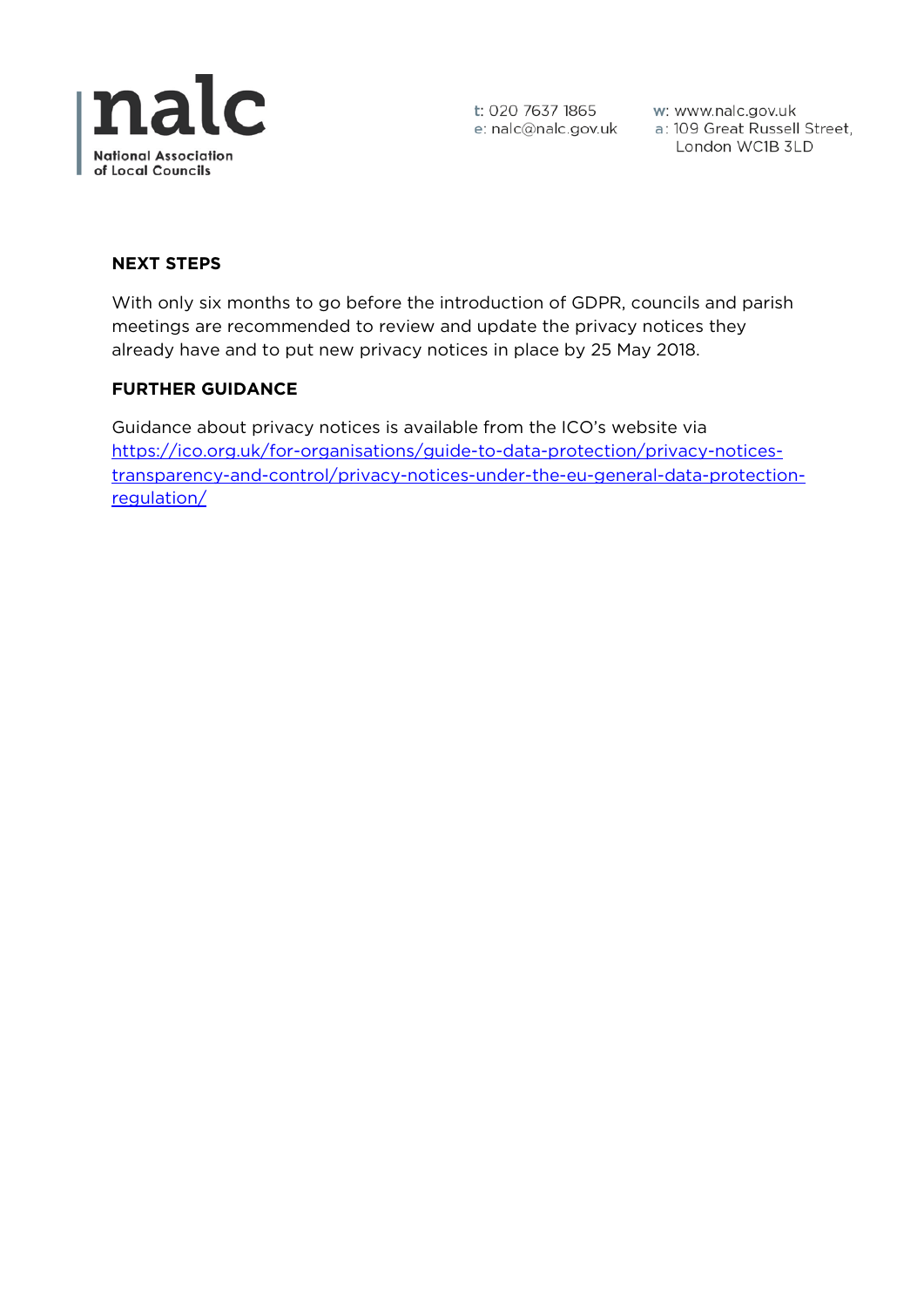

w: www.nalc.gov.uk a: 109 Great Russell Street, London WC1B 3LD

**ANNEX** - an explanation of the legal grounds for processing (i) personal data and (ii) sensitive/special categories of personal data.

Article 6 of GDPR provides that it will be lawful to process personal data if at least one the following conditions apply.

- The data subject has given consent to the processing of his personal data for specific purpose(s);
- Necessary for the performance of a contract to which the data subject is party or in order to take steps at the request of the data subject prior to entering into a contract (in other words, processing is a contractual necessity);
- Processing is necessary for compliance with the data controller's legal obligation(s) - this would include legal obligations which are not contractual and would cover the performance of a council's or a parish meeting's statutory obligations.
- Processing is necessary in order to protect the data subject or another individual's vital interests (e.g. in a medical emergency) or
- Processing is necessary for the performance of a task carried out in the public interest or in the exercise of official authority vested in the controller this may sometimes apply to councils or parish meetings.

There are different rules for the processing of sensitive/special categories of personal data, defined as data about an individual's racial or ethnic origin, political opinions, religious or philosophical beliefs, or trade union membership, and the processing of genetic data, biometric data for the purpose of uniquely identifying an individual, data concerning health or data concerning an individual's sex life or sexual orientation.

Article 9 of GDPR provides that it is lawful to process sensitive personal data if one the following conditions apply.

- The data subject has given explicit consent to the processing for specified purpose(s);
- Processing is necessary for the purposes of carrying out the obligations and exercising specific rights of the controller or of the data subject in the field of employment and social security and social protection law;
- Processing is necessary to protect the data subject or another individual's vital interests where the data subject is physically or legally incapable of giving consent;